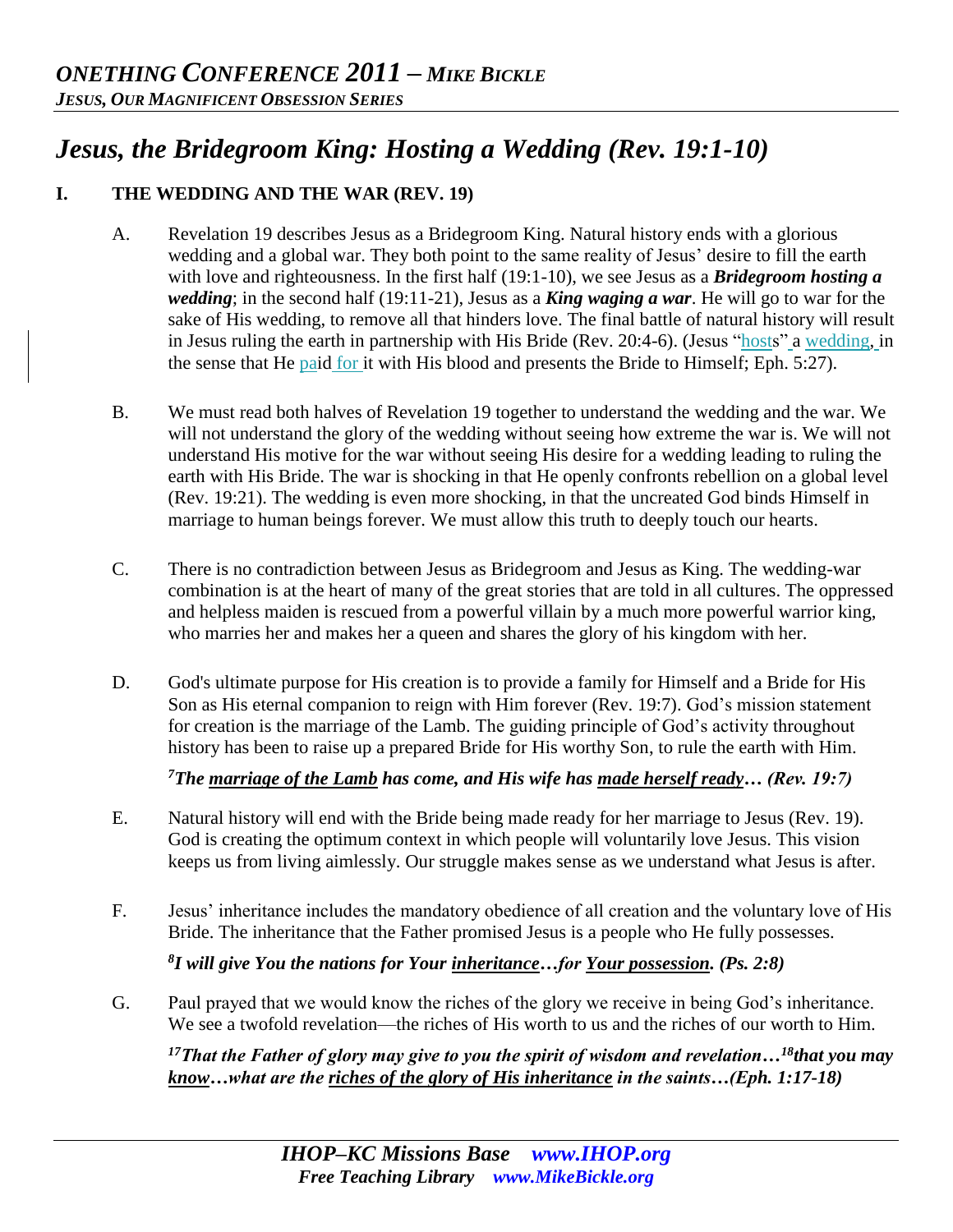## **II. JESUS' COMMITMENT TO HIS WEDDING: ALL OF HISTORY CENTERS AROUND IT**

A. History began in Eden with Adam and Eve joined as bridegroom and bride (Gen. 2:18-24). Paul interprets Genesis 2:18-24 as speaking of Jesus and the Church. In Adam and Eve's relationship, we see a prophetic picture of Jesus joined to His Church as His Bride.

*<sup>31</sup>A man shall leave his father and mother and be joined to his wife, and the two shall be one flesh. <sup>32</sup>This is a great mystery, but I speak concerning Christ and the church. (Eph. 5:31-32)*

B. Natural history ends in an Eden-like city with Jesus and His people joined as a bridegroom and bride (Rev. 21-22). The New Jerusalem is called the Bride because it was prepared for the Bride and is where she experiences a face-to-face relationship with the Bridegroom God (Rev. 22:3-4). The description of this city is given in relational terms, or by our nearness to God (Rev. 21:1-8), and then in functional terms as the ultimate garden of Eden and Holy of Holies (Rev. 21:9-22:5).

*9 I will show you the Bride…<sup>10</sup>showed me the great city, the holy Jerusalem… (Rev. 21:9-10)* 

C. Jesus began His ministry at a wedding (Jn. 2:1-12), and ended it by describing the kingdom as the Father preparing a wedding for Him (Mt. 22:1-14). He began His ministry to the apostles by revealing Himself as bridegroom (Mt. 9:15) and ended it by calling them to cultivate intimacy with Him as the Bridegroom God (Mt. 25:8). His ministry was introduced by John, a friend of the Bridegroom (Jn. 3:29). History ends with the Church in her bridal identity (Rev. 22:17).

## **III. GOD'S NATURE AND ETERNAL PERSONALITY IS LOVE**

A. God's nature and eternal personality is love. Love is not something He does; it is something He is. *He is an eternal overflowing fountain of desire for His people*. Desire implies want, but not lack. God desires to share the joy of His love. Love, by definition, is relational. We can only understand God's purposes and how He views us in the context of a *relational paradigm of God*.

*<sup>16</sup>God is love, and he who abides in love abides in God… (1 Jn. 4:16)* 

B. Some see Jesus as if He were a great, yet distant king, whose main interest in us is to save us so that we will praise Him and work for Him, but without relating to Him.

*<sup>24</sup>Father, I desire that they also whom You gave Me may be with Me where I am… (Jn. 17:24)* 

- C. The Bridegroom message is about Jesus' emotions for us, His commitments to us (to share His heart, home, throne, secrets, and beauty), and our response of wholehearted love and obedience to Him. This message starts with experiencing Jesus' heart, emotions, and affections for us. He delights in us, enjoys us, values our work, and is committed to our greatness in God's will.
- D. Jesus desires to make us *feel loved* and desires that we would *celebrate* the dignity and value that He gives to us. He finds *pleasure* in us—in *relating* to us. He wants to *partner* with us in the work that His Father has entrusted to Him. What we do moves His heart. Our love for Him has a real impact on Him. The very existence of a Bride, equally yoked in voluntary love, filling the earth, is a significant part of His story and His glory that will be manifest before all nations.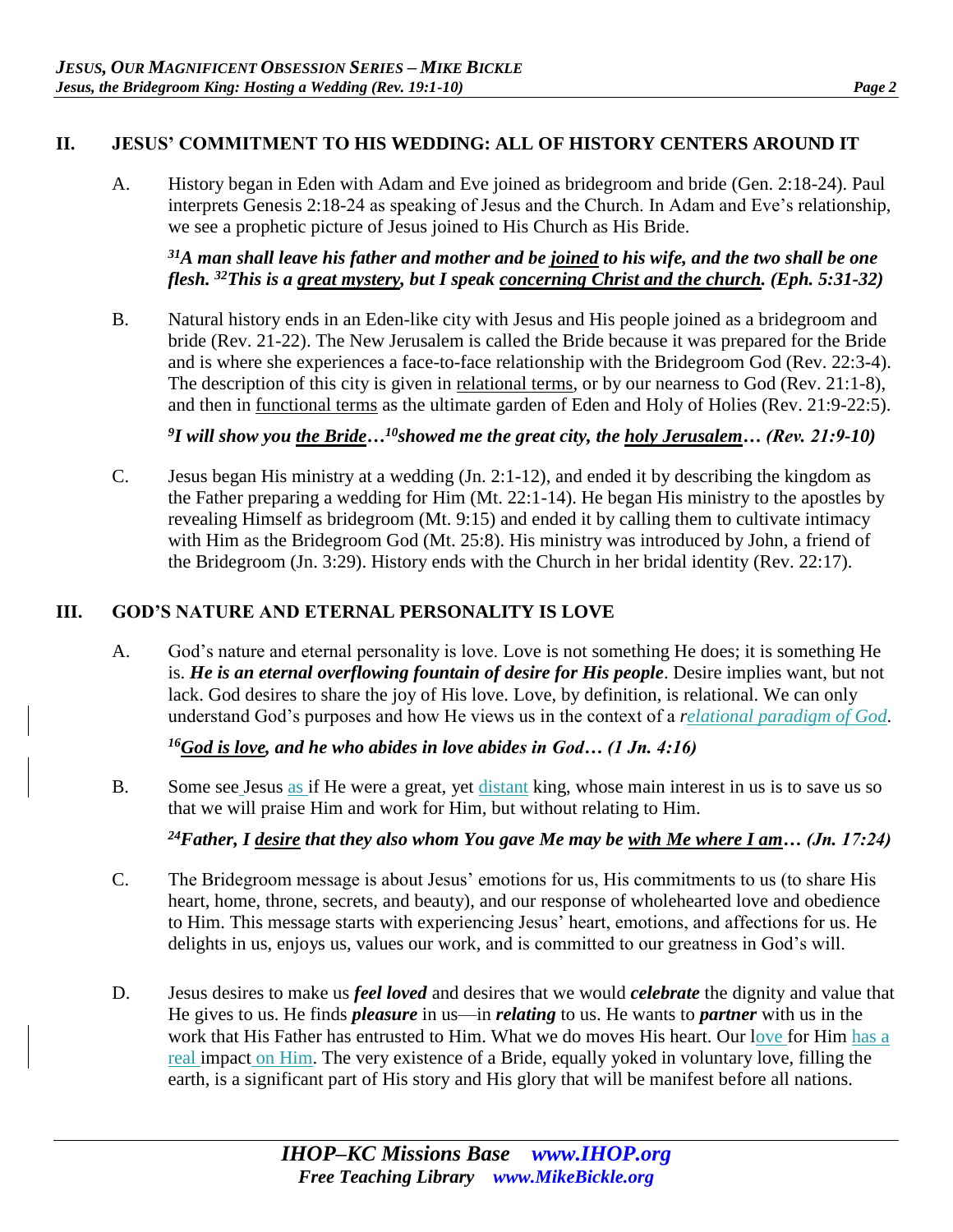- E. A good man wants his wife and children to have everything he has. He is filled with joy in seeing his family observe his extravagant love for them. Jesus does not want us to walk in false humility that minimizes how *He loves loving us* and how He loves *us enjoying His love.* Peter with false humility, resisted Jesus serving him when Jesus washed the disciples' feet (Jn. 13:8)
- F. Jesus is magnified in us when we fully receive Him as the God of love and not just as the God of power. He enjoys us delighting in His love for us. He is magnified when we boldly receive it.
- G. Israel understood God as a King with power, not as a Bridegroom with desire for relationship.
	- 1. As King, He manifests His power—as Bridegroom, He shares His heart
	- 2. As King, He wants service— as Bridegroom, He wants partnership
	- 3. As King, He gives mandates— as Bridegroom, He wants conversation
	- 4. As King, He rules over us— as Bridegroom, He rules with us
	- 5. As King, He wants obedience— as Bridegroom, He wants loyal love
	- 6. As King, He is worshiped by His people— as Bridegroom, He is moved by His people

#### **IV. THE BRIDE'S RESPONSE ON THE GREAT WEDDING DAY (REV. 19:1-5)**

*<sup>1</sup>After these things I heard a loud voice of a great multitude in heaven, saying, "Alleluia! Salvation and glory and honor and power belong to the Lord our God! <sup>2</sup>For true and righteous are His judgments, because He has judged the great harlot who corrupted the earth with her fornication; and He has avenged on her the blood of His servants shed by her." <sup>3</sup>Again they said, "Alleluia! Her smoke rises up forever and ever!" <sup>4</sup>And the twenty-four elders and the four living creatures fell down and worshiped God who sat on the throne, saying, "Amen! Alleluia!" <sup>5</sup>Then a voice came from the throne, saying, "Praise our God, all you His servants…both small and great!" (Rev. 19:1-5)* 

- A. John describes the Bride's response on her wedding day. The first thing recorded is the Bride's agreement with Jesus' leadership. The most offensive part of Jesus' leadership is His judgments. Imagine several billion believers from all history with resurrected bodies and full understanding of Jesus' leadership praising Him together. Satan's strategy is to deceive us into accusing Jesus' leadership of our life. He knows that we cannot love Jesus if we are accusing His leadership.
- B. We see the Bride, referred to as the great multitude (v. 1), on her wedding day responding to Jesus' leadership after the most severe judgments in history are poured out on the Antichrist and the harlot Babylon (Rev. 6-18). The Bride is the great multitude from the nations (Rev. 7:9-10).
	- 1. Salvation: Jesus' judgments lead to more people receiving His salvation.
	- 2. Glory: Jesus' judgments lead to more people praising and loving Him
	- 3. Honor: Jesus' judgments lead to more people honoring Him with their obedience
	- 4. Power: Jesus' judgments lead to Him taking leadership over all national governments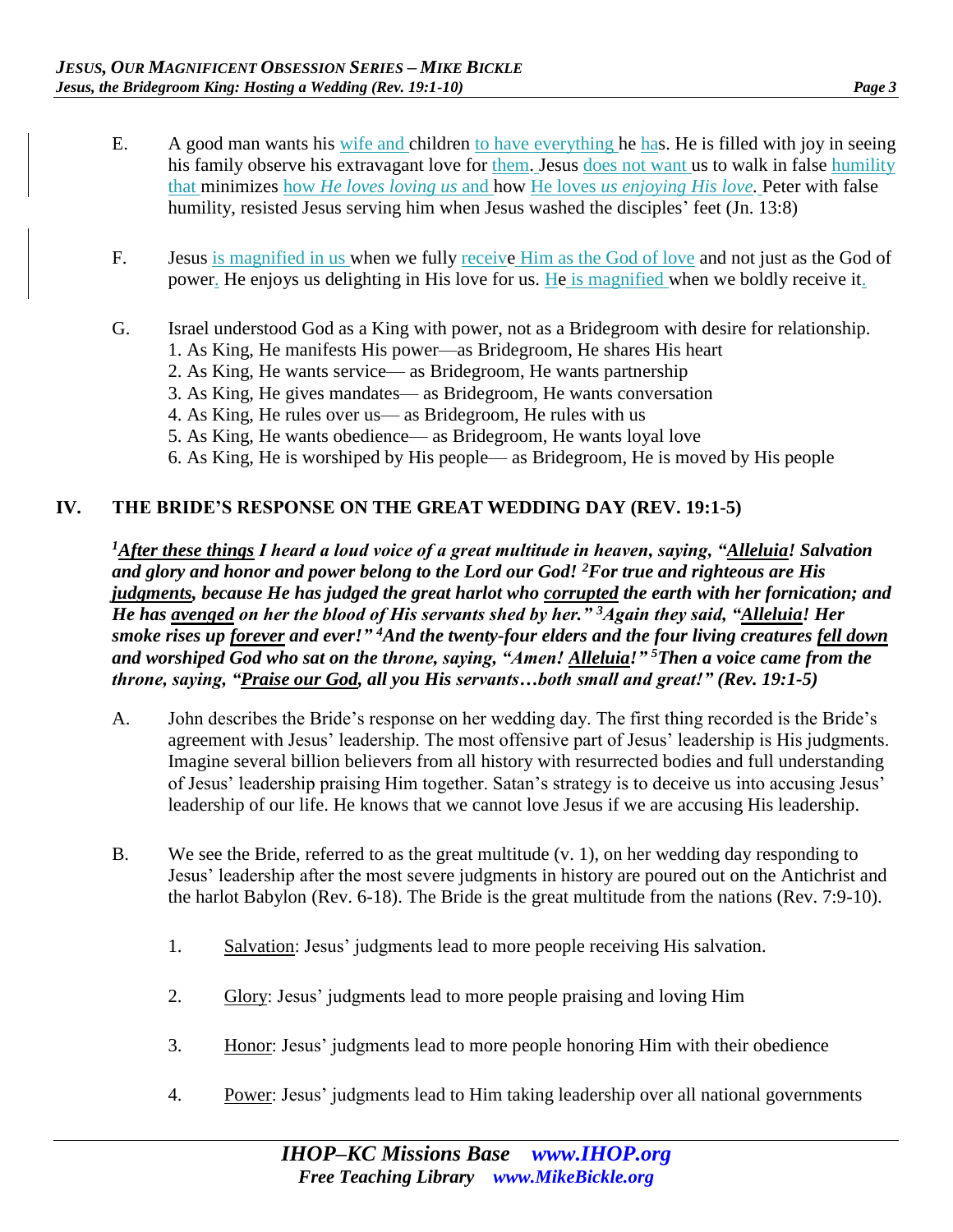- C. The two main reasons for God's judgments are corruption and oppression or immorality, and martyrdom (v. 2). Both are related to attacking the Bride's love for Jesus.
- D. The Bride will also agree with Jesus' eternal judgments (v. 3). It will be the first time in history that 100% of God's people are in 100% agreement with God.
- E. Those in top governmental positions in heaven (v. 4) are overwhelmed at seeing all the redeemed throughout history standing in voluntary love and obedience to Jesus. They understand that the Father kept His promise and gave Jesus His eternal inheritance from every nation (Ps. 2:8).
- F. Four facets of the mystery of God, as defined by Paul: to have a new heart (Col. 1:27), a new body (1 Cor. 15:51), deep unity in the Church (Eph. 3:3-6), and intimacy with Jesus as His Bride (Eph. 5:30-32). God's original purpose will be fully restored as people live this way on the earth.

*<sup>7</sup>…the mystery of God would be finished, as He declared to His…prophets. (Rev. 10:7)* 

G. Imagine the drama of billions of believers being silenced with awe as they watch the elders and living creatures fall down before God (v. 5). A voice cries out, signaling the time to shift the focus from the prostrate elders to praising God. It is time to let the celebration begin. Imagine them all worshiping without shame, condemnation, dullness, or defilement.

*<sup>5</sup>A voice came from the throne, saying, "Praise our God, all you His servants…" (Rev. 19:5)* 

# **V. REJOICING OVER GOD'S REIGN AND JESUS' WEDDING (REV. 19:6-10)**

*6 I heard…the voice of a great multitude, as the sound of many waters and as the sound of mighty thunderings, saying, "Alleluia! For the Lord God Omnipotent reigns! <sup>7</sup>Let us be glad and rejoice and give Him glory, for the marriage of the Lamb has come, and His wife has made herself ready." (Rev 19:6-7)*

- A. The Bride as a great multitude will rejoice over God's reign being openly manifest on the earth (through Jesus) and over Jesus' marriage to a prepared Bride (v. 6-7).
- B. *Many waters and mighty thunder:* The Bride's voice will sound like God's (Rev. 1:15; 4:5)
- C. *Omnipotent:* God reigns in heaven now but Jesus will reign as King on the earth (Rev. 19:16). *There were loud voices in heaven, saying, "The kingdoms of this world have become the kingdoms of our Lord and of His Christ, and He shall reign forever!" (Rev. 11:15)* 
	- 1. *Alleluia***:** They are in full agreement with Jesus' leadership over all the earth (Rev. 5:12).
	- 2. *Reigns:* Our faith confession is that God reigns now and works everything to our good (Rom. 8:28). He never neglects us or mistreats us as He prepares us for our marriage.